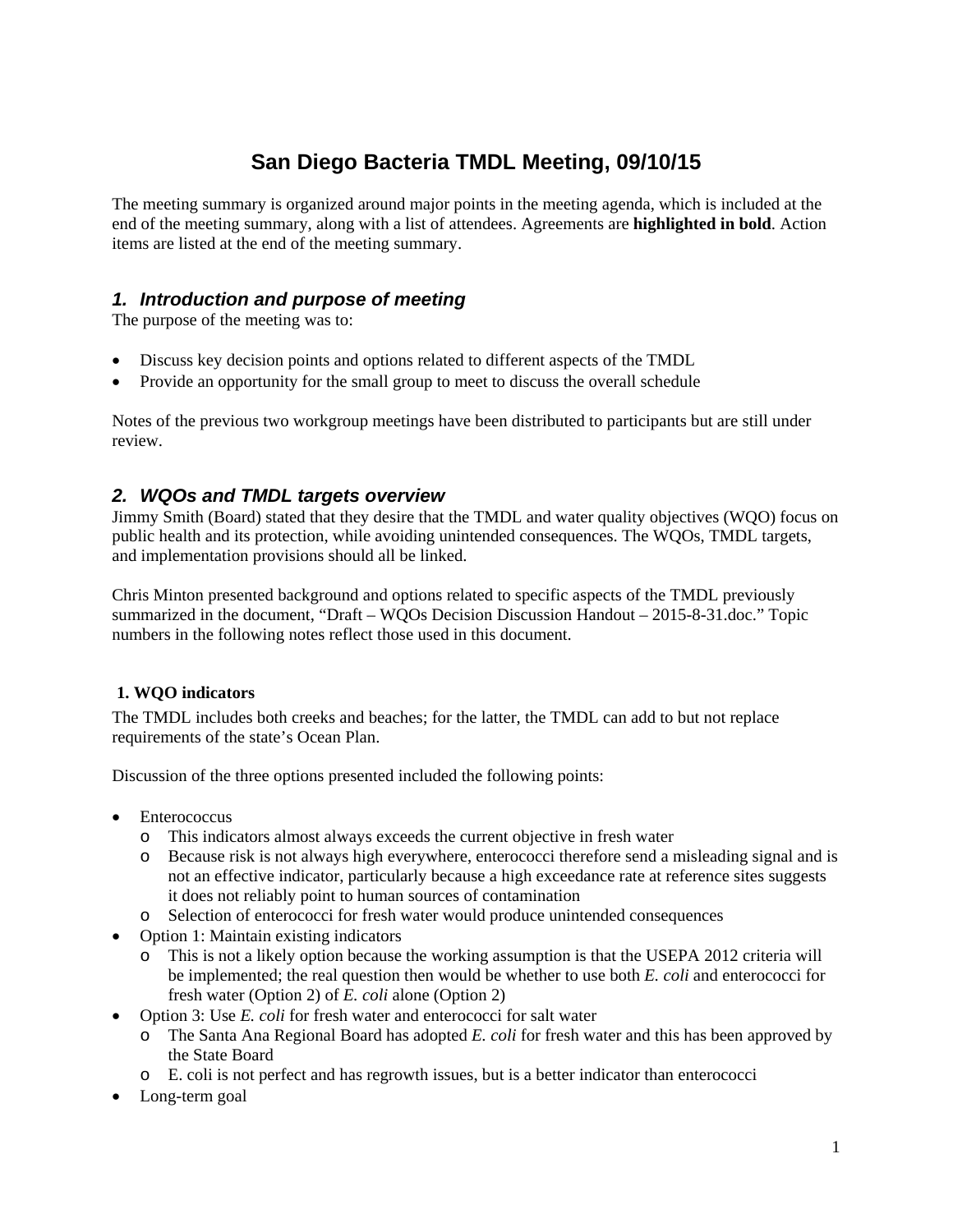- o Jimmy Smith (Board) said that the long-term goal is to have the capability to measure the pathogens themselves, which would provide a more direct measure of human health risk, and to move away from the current indicators
- o A risk-based approach that stated targets as risk levels (e.g., probability of illness) rather than as concentrations of specific indictors, might allow for more easily replacing indicators as the science improves. An analogous approach was taken by the Sediment Quality Objectives policy, in which the specific thresholds that were part of the multiple-lines-of- evidence objective were included in technical guidance that can more readily be revised

#### **2. Health risk level for WQOs**

Discussion included explanations of how the USEPA arrived at the two alternative illness risk levels in the 2012 criteria. The risk levels are those at which the analyses were able to detect a statistically significant difference in illness rates between the exposed and unexposed populations. Thus, different studies with different datasets could easily detect differences at a different (higher or lower) illness rate. Some participants noted that the epidemiology studies used to develop the 2012 criteria had substantial differences from the San Diego region in terms of setting and contamination sources.

The USEPA did not provide a detailed narrative or rationale for whether or how these illness rates are protective of the beneficial use. While the State Board is apparently leaning toward using the 32 illness rate, the choice between the two will be a societal judgment that will be informed by the epidemiological data as well as the potential costs of complying with one or the other of the two options. **The workgroup agreed that the consulting team would examine the implications of using the 32 vs. the 36 illness rate by examining potential exceedance frequencies at a number of creeks and beaches**. This analysis will take into account the availability of E. coli monitoring data from fresh water sites such as Aliso Creek and the San Diego River.

#### **3. Method of incorporating risk-based framework**

The main difference between the two options presented is that the first allows for the use of a risk level in the WQO, as described above, which could streamline the process of updating the allowed indicators. This is because the risk level, rather than the level of an indicator, becomes the target. Switching to an improved indicator that allows for better linkage to the risk level, would not require a change to the Basin Plan as long as the risk level itself remains the same.

Board staff were receptive to this idea but said that making a choice between the two options would require input from the Board's legal counsel. **The workgroup agreed to frame a more formal description of how a risk-based framework could be used in the TMDL**. Jimmy Smith (Board) noted that, in the future, more advanced monitoring methods that, for example, measured viral pathogens directly, could result in very different illness rate endpoints depending on their sensitivity and statistical characteristics. Brock Bernstein (team) noted that there is broad knowledge and experience in other public health arenas regarding setting policy targets that could help provide guidance to the Board in the future if it becomes possible to directly and more accurately measure health risk.

#### **4 Selection of WQOs**

This topic was divided into two categories, use of a geometric mean or single sample/statistical threshold values (STV). **The workgroup agreed that future discussions of this and related topics will account for different settings (freshwater, marine, bays) where this has important implications for the policy**. Jimmy Smith (Board) said that decisions about the choice between options will require more detailed information about their implications.

Geomeans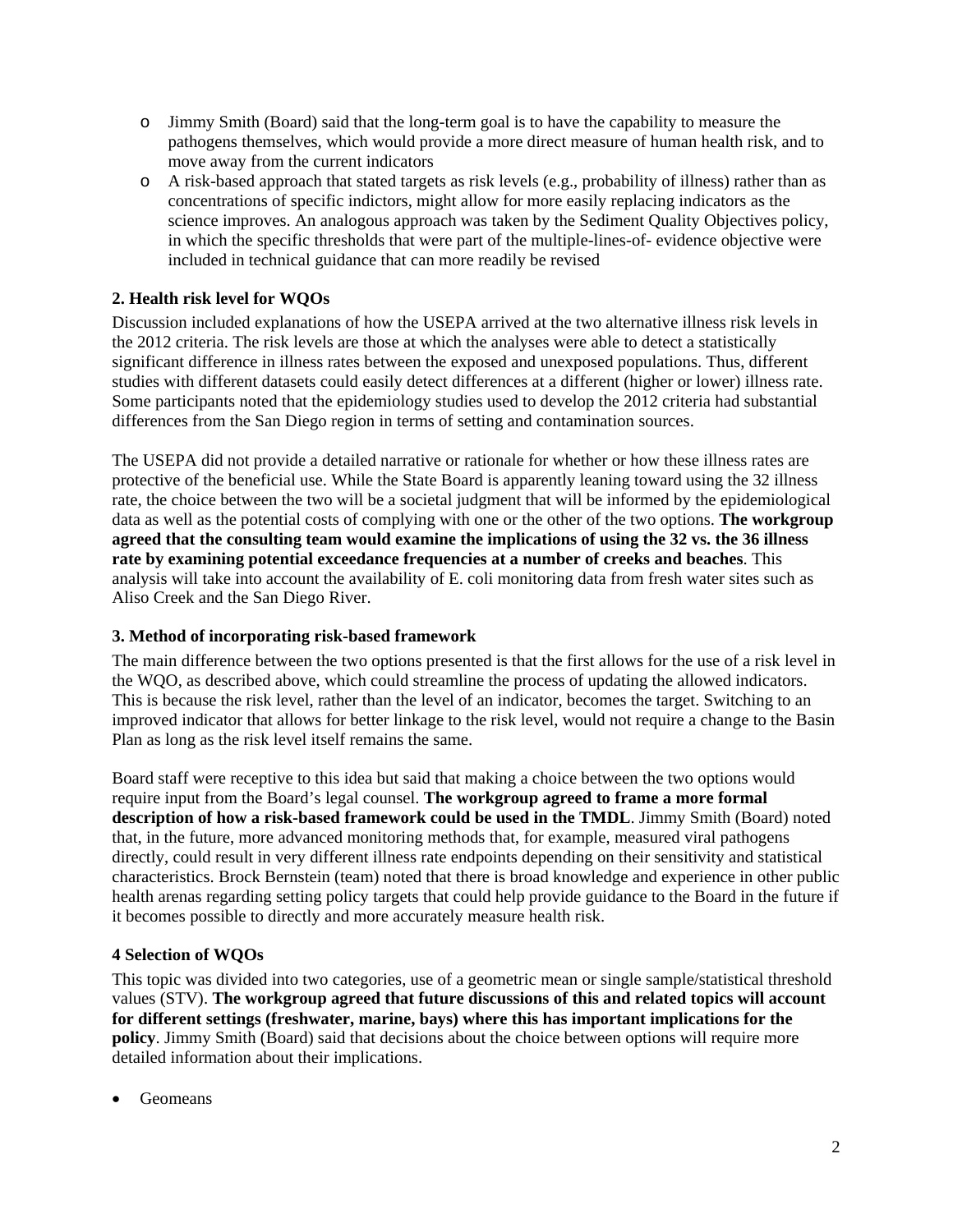- o Geomeans can be calculated over a discrete or running period of time
- o Fresh water may pose calculation challenges because of data gaps to dry weather or high flows; this is different than beaches where monitoring is more continuous
- o In contrast, wet weather often includes more intensive follow-up sampling after storms, which could affect the geomean calculation. The consulting team will develop options for calculating geomeans that account for varying intensities/frequencies of monitoring events
- o It was not clear whether the TMDL could use a different averaging period for beaches than is used in the Ocean Plan
- o USEPA decided not to include guidance on the minimum number of samples needed in the 2012 criteria; however, programs generally default to weekly sampling for logistical and statistical reasons
- o In terms of combining data from wet and dry weather, assumptions about the allowable illness rates would be the same for both conditions, but the implementation provisions of the TMDL could differ between wet and dry conditions
- o For a number of reasons, it would be useful to flag wet and dry weather data to enable more targeted analyses, BMP evaluations, etc. and to better identify the conditions that are controlling for
- o It might be useful to think about seasonal objectives (e.g., winter dry)
- Single sample/Statistical threshold values
	- o The STV approach would affect the exceedance frequency due to its lagging effect on the calculation of the STV and the continued influence of a single high value
	- o The example table illustrated how the same set of monitoring data would produce strikingly different exceedance rates depending on whether the single sample or STV approach was used to assess compliance
	- o This is another example of an unintended consequence
	- o Jimmy Smith (Board) requested that the example table be expanded to include a column showing how the geomean compares to the single sample and STV results
- The consulting team will prepare a set of scenarios showing a range of comparisons across the options presented

#### **5. Allowable exceedance frequency calculation updates**

Discussion focused primarily on the allowable exceedance rate estimated from reference locations. Ruth Kolb (City SD) pointed out that the Leo Carrillo study that produced the 22% reference exceedance rate was based on a wet weather definition that included 0.1 inch of rainfall. However, the San Diego TMDL uses a definition of 0.2 inch of rainfall. The exclusion of data between 0.1 and 0.2 inch of rainfall should result in a different estimate of background exceedance frequencies, yet the TMDL uses the 22% exceedance frequency calculated based on the 0.1 inch of rainfall definition.

The reference exceedance percentage will be recalculated using the 0.2 inch of rainfall cutoff and the STV as part of the set of scenarios being prepared by the consulting team.

#### *3. Background on WQO implementation provisions*

This item was not discussed because of time constraints.

#### *4. Summary of reference creeks and beach studies*

This item was not discussed because of time constraints.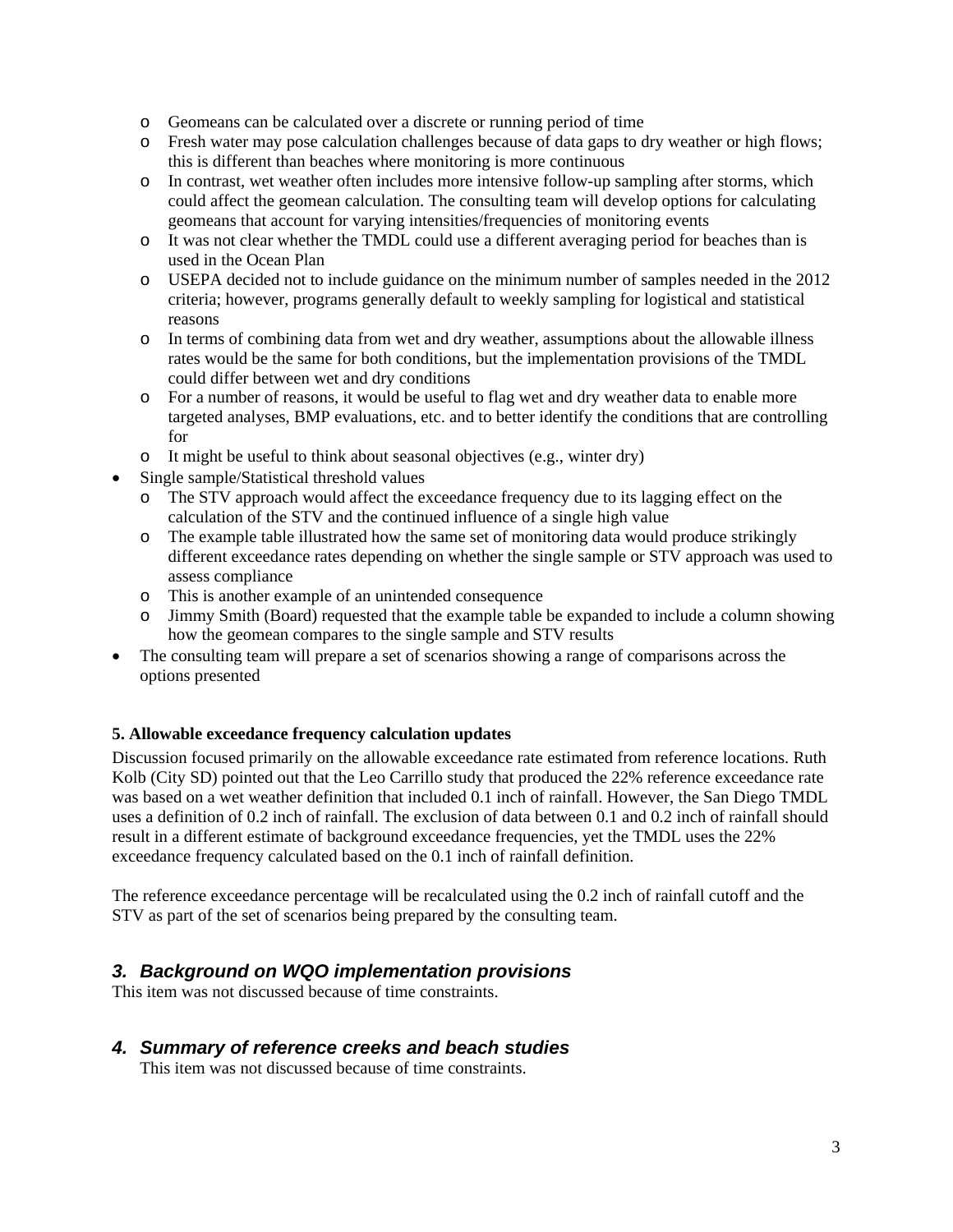## *5. Next steps*

Agreed on next steps include:

- The consulting team would examine the implications of using the 32 vs. the 36 illness rate by examining potential exceedance frequencies at a number of creeks and beaches
- City of San Diego representatives will frame a more formal description of how a risk-based framework could be used in the TMDL
- The consulting team will expand the example table (single sample vs. STV) to include a column showing how the geomean compares to the single sample and STV results
- The consulting team will prepare a set of scenarios showing a range of comparisons across the options presented

## *6. Parking lot issues for future discussion*

- How should monitoring be designed to facilitate assessment of compliance?
- Is there a need to monitor creeks that are diverted in dry weather to a treatment plant?
- How will decisions related to bacteria compliance affect compliance with other policies?
- Examine the laboratory methods that would be defined or recommended in the updated TMDL

## *7. Next meeting date*

The next workgroup meeting will be October 7, from 1:00 – 3:30 PM, at the Regional Board office.

### *Attendees*

Regional Board: Cynthia Gorham, Jeremy Haas, Michelle Mata, Jimmy Smith San Diego City: Ruth Kolb San Diego County: Jo Ann Weber Orange County Public Works: Chris Crompton, Jian Peng Team: Dustin Bambic, Brock Bernstein, Clint Boschen, Ashli Desai, Chris Minton